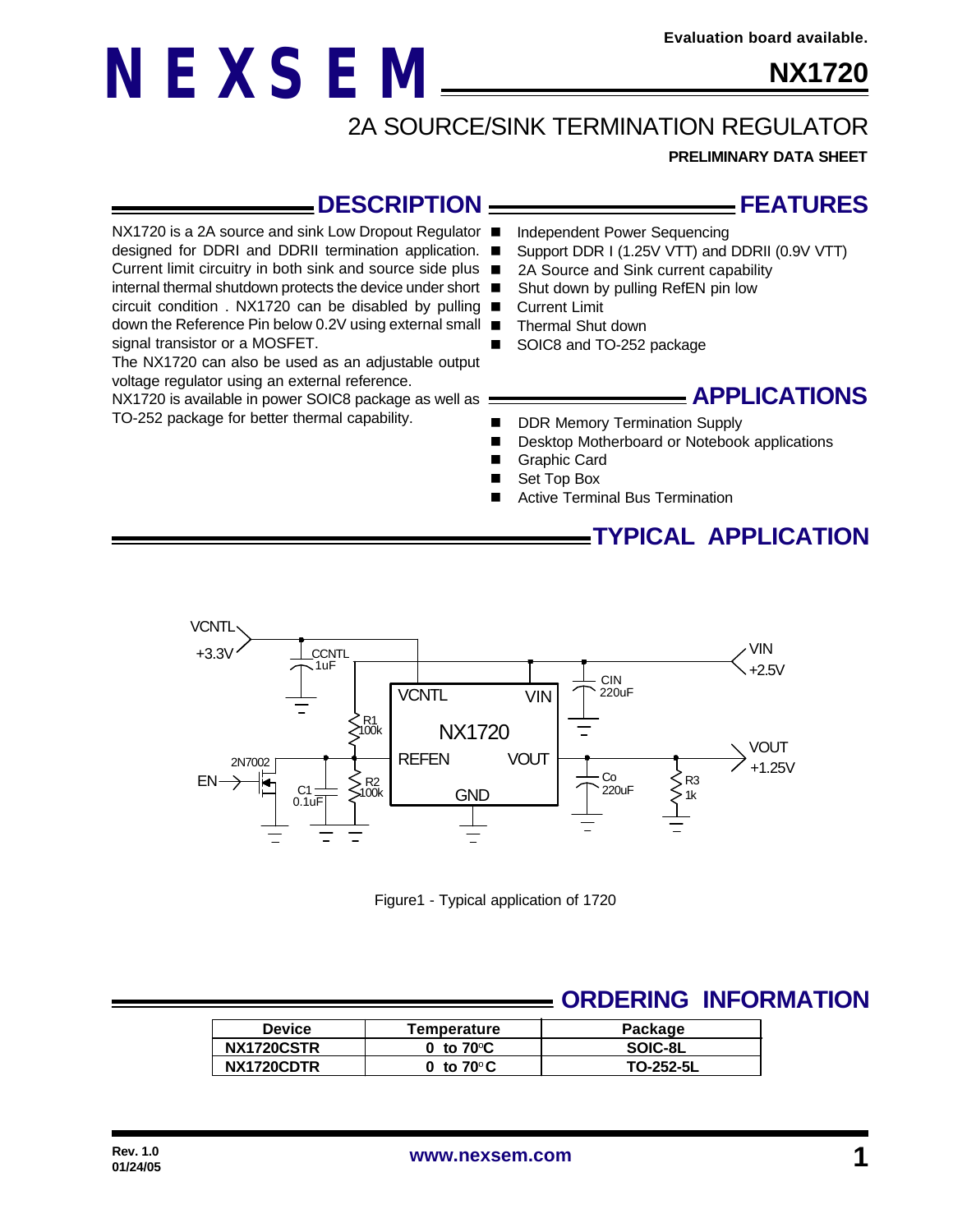# **NEXSEM**

## **ABSOLUTE MAXIMUM RATINGS(NOTE1)**

| Power Dissipation @ 25°C                             |  |
|------------------------------------------------------|--|
|                                                      |  |
|                                                      |  |
|                                                      |  |
| Lead Temperature(Soldering, 10sec.)  260°C           |  |
|                                                      |  |
| Operating Junction Temperature Range  -40°C to 125°C |  |

## **PACKAGE INFORMATION**



### **ELECTRICAL SPECIFICATIONS**

Unless otherwise specified, these specifications apply over  $V_{\text{IN}}=2.5V$ ,  $V_{\text{CNTL}}=3.3V$ ,  $V_{\text{REFEN}}=1.25V$ ,  $\text{C}_{\text{OUT}}$ =220uF(ceramic), and  $\text{T}_{\text{A}}$  = 25°C.

| <b>PARAMETER</b>                                                                       | <b>SYM</b>                 | <b>Test Condition</b>                                                       | Min   | <b>TYP</b> | <b>MAX</b> | <b>Units</b>    |
|----------------------------------------------------------------------------------------|----------------------------|-----------------------------------------------------------------------------|-------|------------|------------|-----------------|
| <b>Output Offset Voltage</b>                                                           | $V_{OS}$                   | <b>IOUT=0A</b>                                                              | $-20$ | $\Omega$   | 20         | mV              |
| Load Regulation                                                                        | delta_VLOAD                | $I_L$ : From 0A to 2A<br>IL:From 0A to -2A                                  | $-20$ | 0          | 20         | mV              |
| Input Voltage Range(DDRI/II)                                                           | $V_{IN}$                   | Keep $V_{CNTL}>=V_{IN}$ on<br>operation power on and<br>power off sequences | 1.7   | 2.5/1.8    |            | $\vee$          |
|                                                                                        | <b>V<sub>CNTL</sub></b>    |                                                                             | 3     | 3.3/5      | 6          |                 |
| Operating Current of VCNTL                                                             | $I_{\text{CNTL}}$          | No Load                                                                     |       | 0.5        |            | mA              |
| <b>Current In Shutdown Mode</b>                                                        | <b>I</b> SHDN              | $V_{REFEN}< 0.2V, R_L=180$ ohm                                              |       | 90         |            | μA              |
| <b>Short Circuit Protection</b>                                                        |                            |                                                                             |       |            |            |                 |
| <b>Current Limit</b>                                                                   | <b>I</b> LIMIT             |                                                                             | 2.1   | 3.1        |            | A               |
| <b>Over Temperature</b><br><b>Protection</b><br><b>Thermal Shutdown</b><br>Temperature | $\mathsf{T}_{\mathsf{SD}}$ | $3.3V < = V_{\text{CNTL}} < = 5V$                                           |       | 150        |            | °C.             |
| <b>Thermal Shutdown Hysteresis</b>                                                     | $delta_T_{SD}$             |                                                                             |       | 35         |            | $\rm ^{\circ}C$ |
| <b>Shutdown Function</b><br>Shutdown Threshold Trigger                                 |                            | Ouput=High<br>Output=Low                                                    | 0.6   |            | 0.2        | $\vee$          |